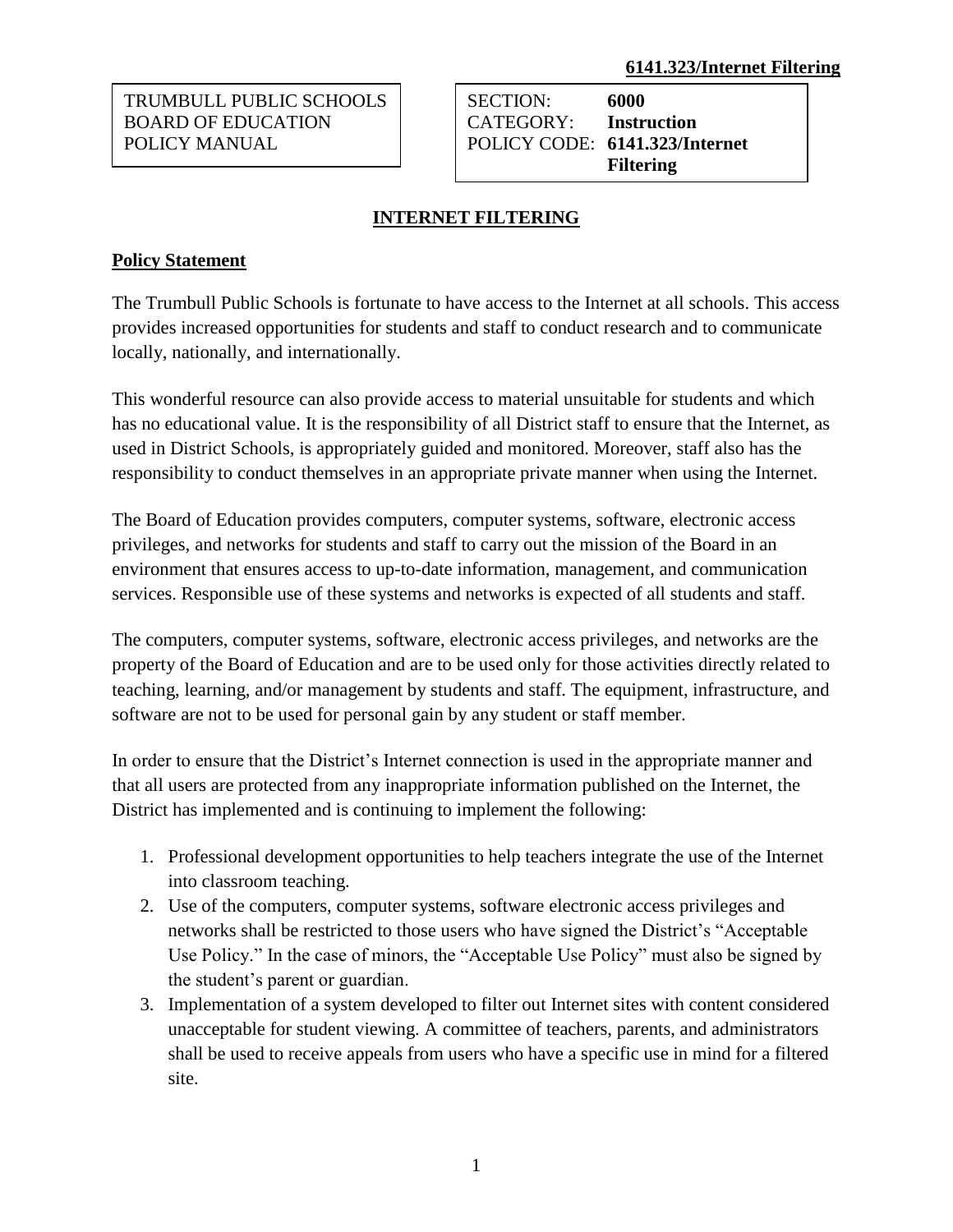## **6141.323/Internet Filtering**

The Internet changes rapidly, making it impossible to filter all objectionable sites. Therefore, the role of the District staff in supervising and monitoring student access to the Internet is critical. In addition, each individual has the responsibility to monitor his/her own navigation on the Internet to avoid undesirable sites.

Filtering should only be viewed as one of a number of techniques used to manage student's access to the Internet and encourage acceptable usage. It should not be viewed as a foolproof approach to preventing access to inappropriate material. Filtering should be used in conjunction with:

- Educating students to be "Net-smart";
- Using recognized Internet gateways as searching tools and/or homepages for students, in order to facilitate access to appropriate material;
- Using "Acceptable Use Agreements";
- Using behavior management practices for which Internet access privileges can be earned or lost; and
- Appropriate supervision, either in person and/or electronically.

The placement of filters on District computers/computer systems is viewed as an exercise of the Board's ability to determine educational suitability of all material used in the schools. Filters may be utilized with District schools to: (1) block pre-selected sites; (2) block by word; (3) block entire categories like chat and newsgroups; and (4) block through a pre-selected list of approved sites.

Additionally, the District recognizes its responsibility to educate students regarding appropriate behavior on social networking and chat room sites about cyberbullying. Therefore, students shall be provided instruction about appropriate online behavior, including interacting with other individuals on social networking sites and in chat rooms and cyberbullying awareness and response.

Adopted: 9/27/2016

#### References

- Public Law 94-553
- $\bullet$  18 U.S.C. §2256
- 18 U.S.C. §2510 et seq. Electronic Communications Privacy Act
- 20 U.S.C. §6777 The No Child Left Behind Act
- 47 U.S.C. §254 Children's Internet Protection Act of 2000
- Trumbull Board of Education Policy Code 4118.112: Sexual Harassment
- Trumbull Board of Education Policy Code 4118.5: Staff Network/Internet Use
- Trumbull Board of Education Policy Code 5131: Student Standard of Conduct
- Trumbull Board of Education Policy Code 5131.4: Sexual Harassment of Students
- Trumbull Board of Education Policy Code 5131.91: Hazing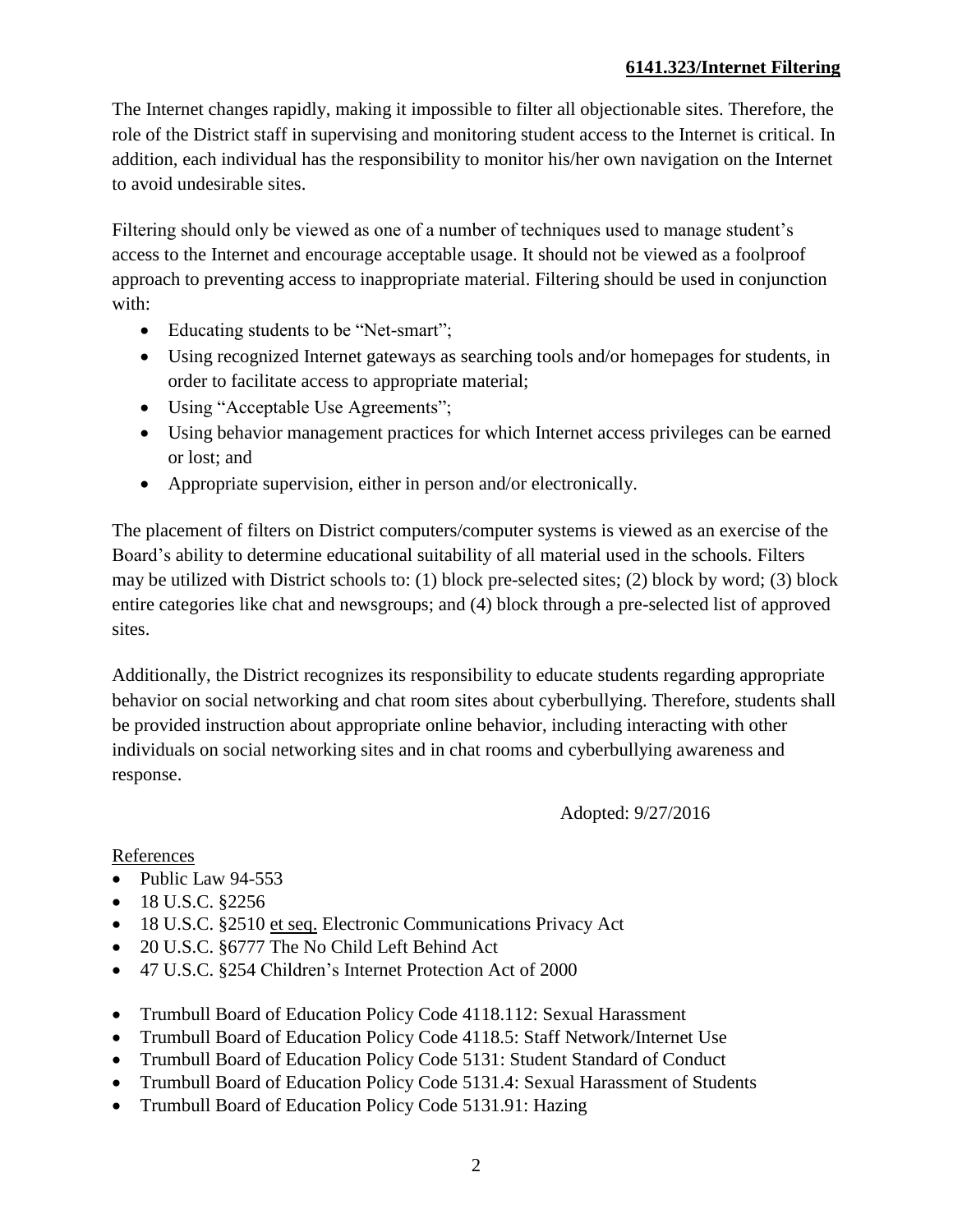- Trumbull Board of Education Policy Code 5131.911: Bullying and Teen Dating Violence Prevention and Intervention
- Trumbull Board of Education Policy Code 6141.321: Student Network/Internet Use
- Trumbull Board of Education Policy Code 6141.328: Bring Your Own Device (BYOD) and Protocol for the Use of Technology in the Schools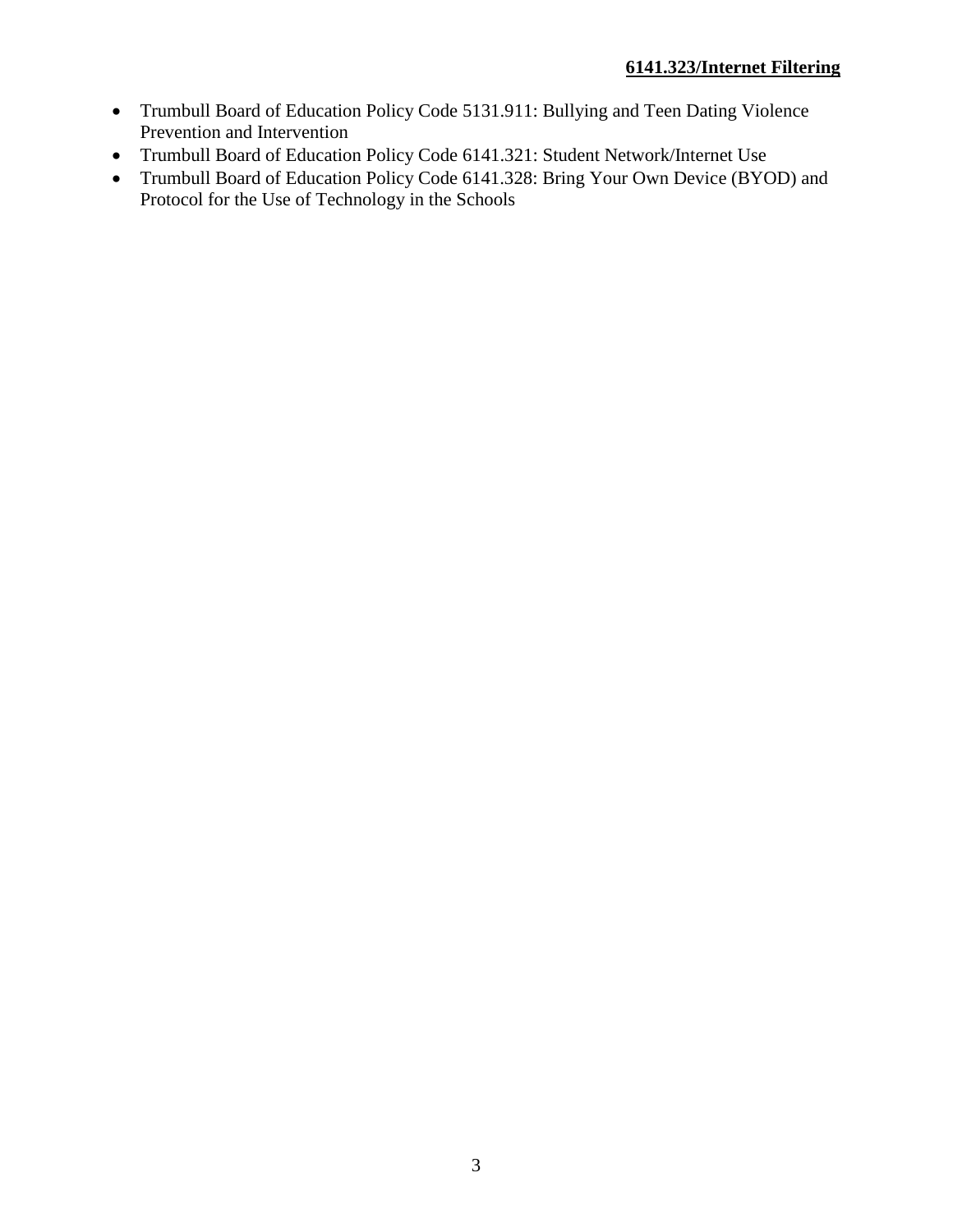# **Regulations**

When minors are using the Internet, access to visual depictions that are obscene, child pornography or harmful to minors must be blocked or filtered. When adults are using the Internet, only material that is obscene or child pornography must be filtered or blocked.

- I. Definitions
	- A. "Obscene" is to be determined by the following standards:
		- Whether the average person, applying contemporary community standards, would find that the work, taken as a whole, appeals to the prurient interest;
		- Whether the work depicts sexual conduct in an offensive way; and
		- Whether the work, taken as a whole, lacks serious literary, artistic, political, or scientific value.
	- B. "Child pornography," as defined in 18 U.S.C. 2256, means any visual depiction, including any photograph, film, video, picture, computer or computer-generated image or picture, whether made or produced by electronic, mechanical, or other means, of sexually explicit conduct, where:
		- the production of such visual depiction involves the use of a minor engaging in sexually explicit conduct;
		- such visual depiction is, or appears to be, of a minor engaging in sexually explicit conduct;
		- such visual depiction has been created, adapted, or modified to appear that an identifiable minor is engaging in sexually explicit conduct; or
		- such visual depiction is advertised, promoted, presented, described, or distributed in such a manner that conveys the impression that the material is or contains a visual depiction of a minor engaging in sexually explicit conduct.
	- C. Material "harmful to minors" is any picture, graphic image file, or other visual depiction that
		- taken as a whole and with respect to minors, appeals to a prurient interest in nudity, sex, or excretion;
		- depicts, describes, or represents, in a patently offensive way with respect to what is suitable to minors, an actual or simulated sexual act or sexual conduct, actual or simulated normal or perverted sexual acts, or a lewd exhibition of the genitals; and
		- taken as a whole, lacks serious literary, artistic, political, or scientific value to minors.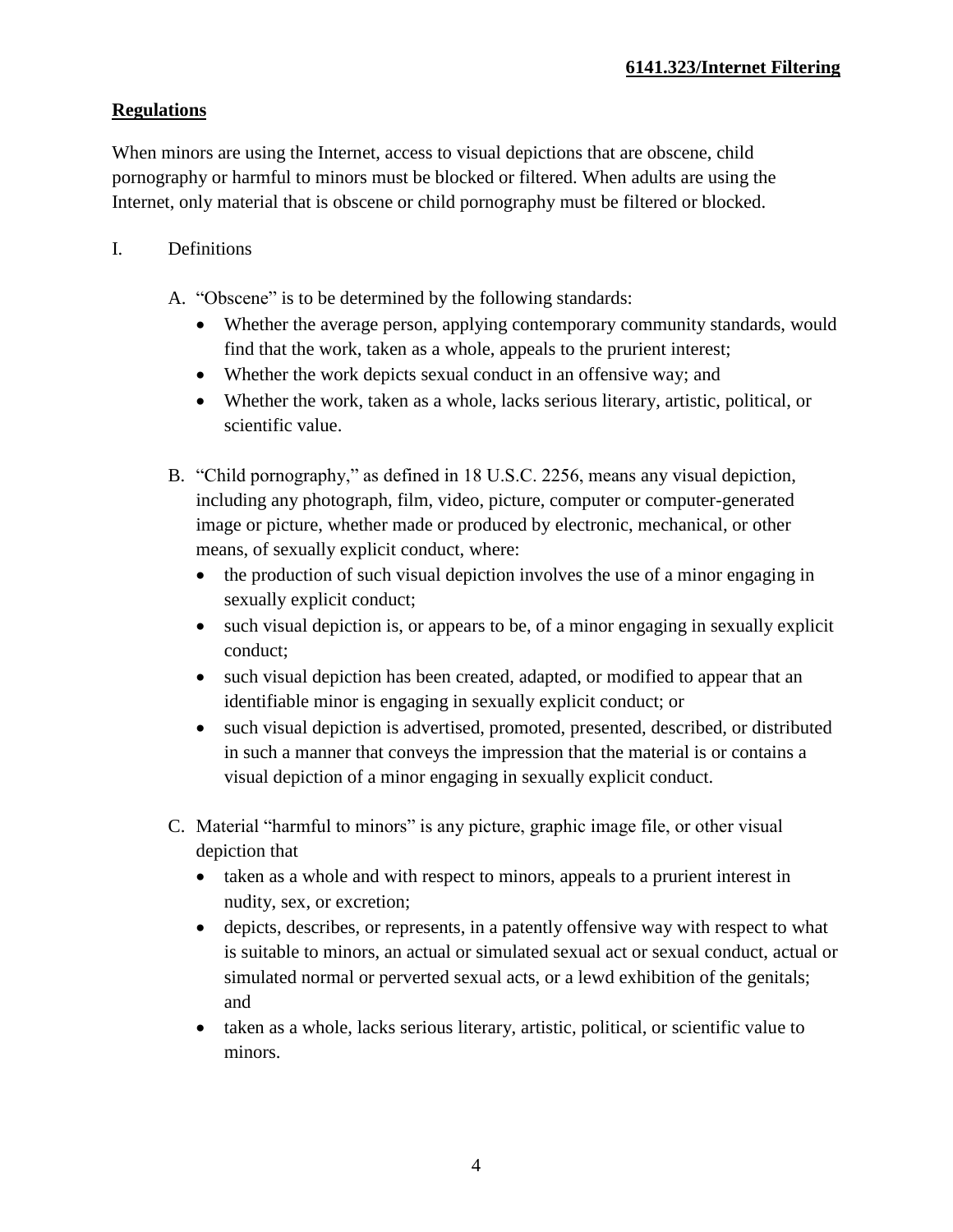## II. Criteria for Filtering of Objectionable Sites

Anything that falls under at least one of the categories below shall/may be blocked/filtered. This list may and will be updated/modified as required.

- A. Nudity/Pornography
	- Prevailing U.S. standards for nudity (e.g., genitalia, female breasts)
	- Provocative semi-nudity (e.g., lingerie models)
	- Sites that contain pornography or links to pornographic sites
	- Potential exceptions: Classical nudity (e.g., Michelangelo), swimsuit models
- B. Sexuality
	- Sites that contain material of a mature level for elementary and middle school audiences
	- Images or descriptions of sexual aids
	- Descriptions of sexual acts or techniques
	- Sites that contain inappropriate personal ads
- C. Violence
	- Sites that promote violence
	- Images or description of graphically violent acts (e.g., rape, dismemberment, torture, etc.)
	- Graphic autopsy or crime-scene images
- D. Crime
	- Information related to performing criminal acts (e.g., drug- or bomb-making, computer "hacking")
	- Illegal file archives (e.g., software piracy)
- E. Drug Use
	- Sites that promote the use of illegal drugs
	- Material advocating the use of illegal drugs (e.g., marijuana, LSD) or the abuse of any drug (e.g., drinking-game rules)
	- Potential exceptions: Material with valid educational use (e.g., drug-use statistics)
- F. Tastelessness
	- Images or description of excretory acts (e.g., vomiting, urinating)
	- Graphic medical images outside of a medical context
	- Potential exceptions: Graphic medical images within a medical context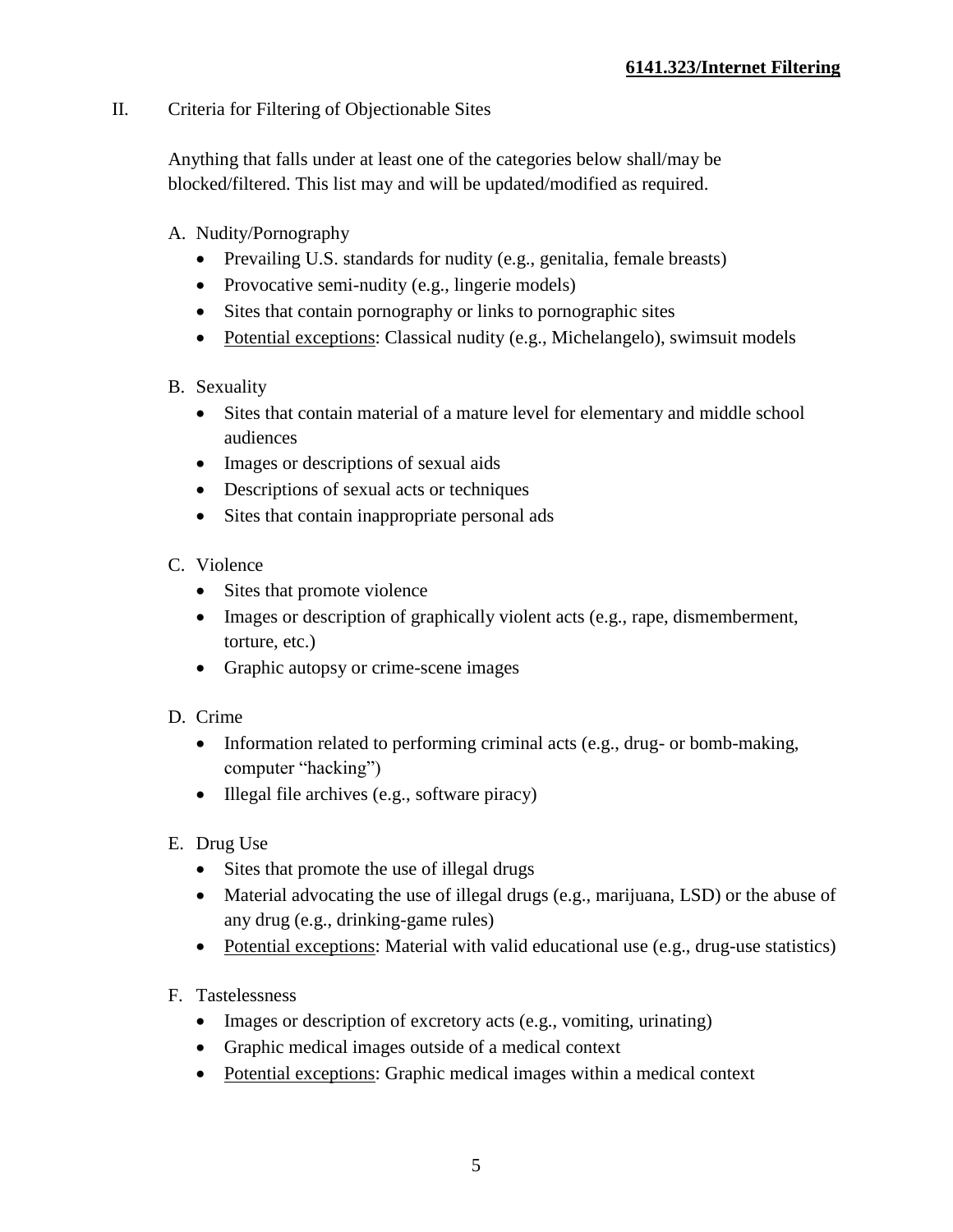- G. Language/Profanity
	- Words/passages too coarse to be softened by the word filter
	- Profanity within images/sounds/multimedia files
	- Adult humor (i.e., inappropriate for the age/grade level of the person(s) accessing the material)
	- Note: The focus is American English, but profanity in other languages or dialects will be blocked if brought to the District's attention.
- H. Discrimination/Intolerance
	- Material advocating discrimination (e.g., forms of intolerance and/or bigotry such as racial, gender, sexual orientation, disability, national origin, color, or religious discrimination)
	- Sites that promote intolerance, hate, or discrimination
- I. Interactive Mail/Chat
	- Sites that contain or allow inappropriate e-mail correspondence
	- Sites that contain or allow inappropriate chat areas
- J. Inappropriate Banner Ads
	- Advertisements containing inappropriate images
- K. Gambling
	- Sites that allow or promote online gambling
- L. Weapons
	- Sites that promote illegal weapons
	- Sites that promote the use of illegal weapons
- M. Other Inappropriate Material
	- Body modification: tattooing, branding, cutting, etc.
- N. Judgment Calls
	- Whether a page is likely to have more questionable material in the future (e.g., sites under construction whose names indicate questionable material)
- III. Procedures for Requesting Filtering of Objectionable Sites

If a District staff member observes a site that he/she believes to contain inappropriate material according to the criteria provided herein, he/she will request that the site be blocked via a request to the Director of Digital Learning, the District Technology Manager, or other member of the District technology staff. District technology staff will